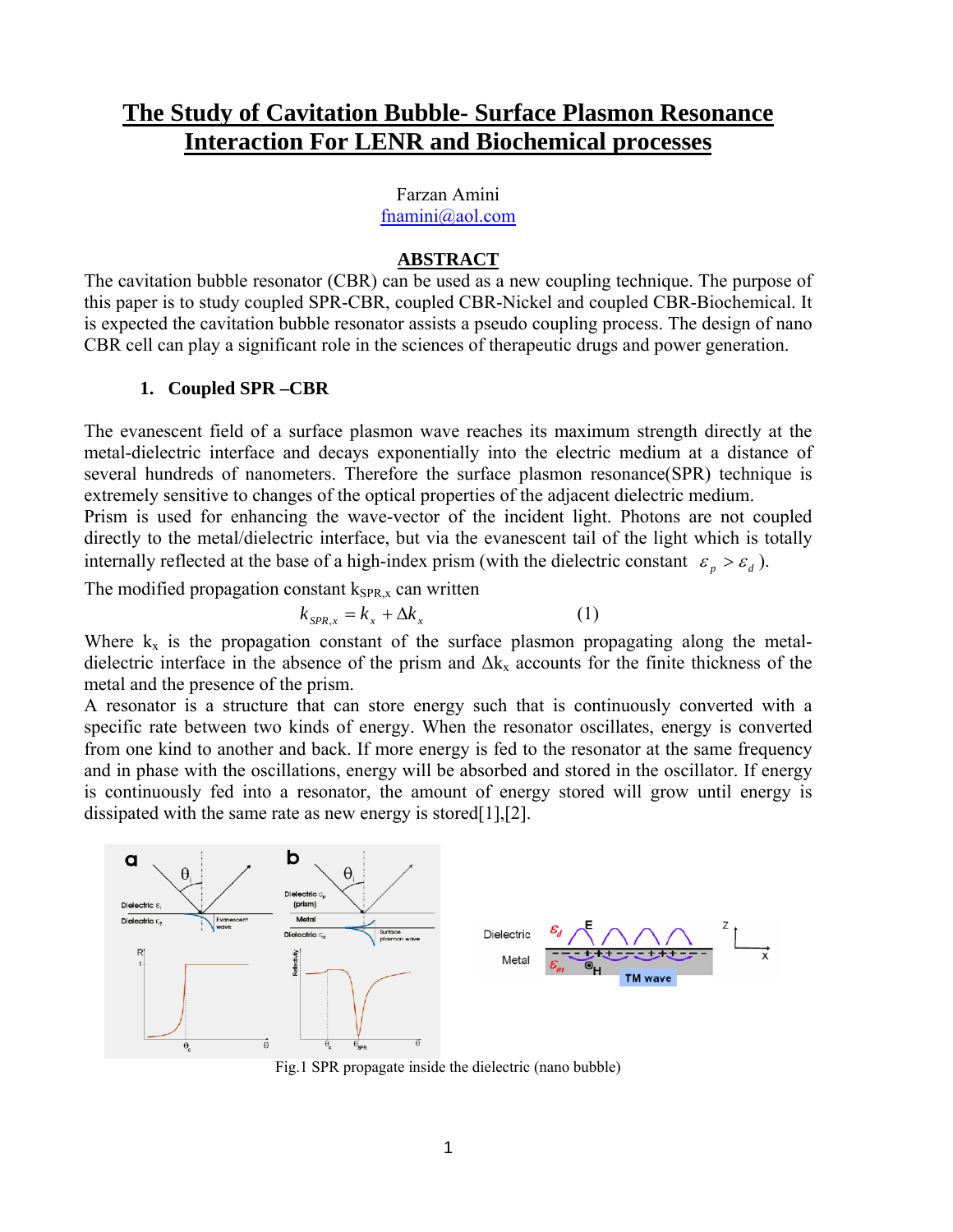Surface plasmon wave can be confined to a very small volume using nano-cavities or (nano)micro resonator with low dissipation inside a supercavity as a nano bubble. Moreover, wave inside the cavity can be controlled by dynamically changing the environment of the cavity. While surface plasmon wave propagate inside the nano bubble, nano bubble can play a significant role as a nano cavity.

The resonant frequency in a bubble cavity resonator along with reentrant jet caused by the collapsing bubble is assumed

$$
f_0 = \frac{c}{2\pi} \frac{2.405}{R}
$$
 (2)

In which c is the light speed and R the cavity radius.



**Reentrant Jet with Surface Plasmon wave** 

Fig.2 Reentrant jet formation with propagating surface plasmon wave

These two atoms such as hydrogen atoms can behave as two partly-reflecting mirrors, forming a cavity within-a-cavity or super-cavity like a bubble[3].



Fig.3 Schemtaic configuration for a quantum super-cavity realized by two atoms embedded in two separated cavities of a coupled resonator waveguide.

A perfect quantum super-cavity, confining surface plasmon wave, can be formed when the transition energies of these two level systems are equal to the surface plasmon wave energy, with wave number  $k=n\pi/(2d)$ , where 2d is the distance between the two atomic scatters and n is an integer.

Wave-vector of N particles (including hydrogen atoms) inside the coupling bubble resonator(CBR) becomes: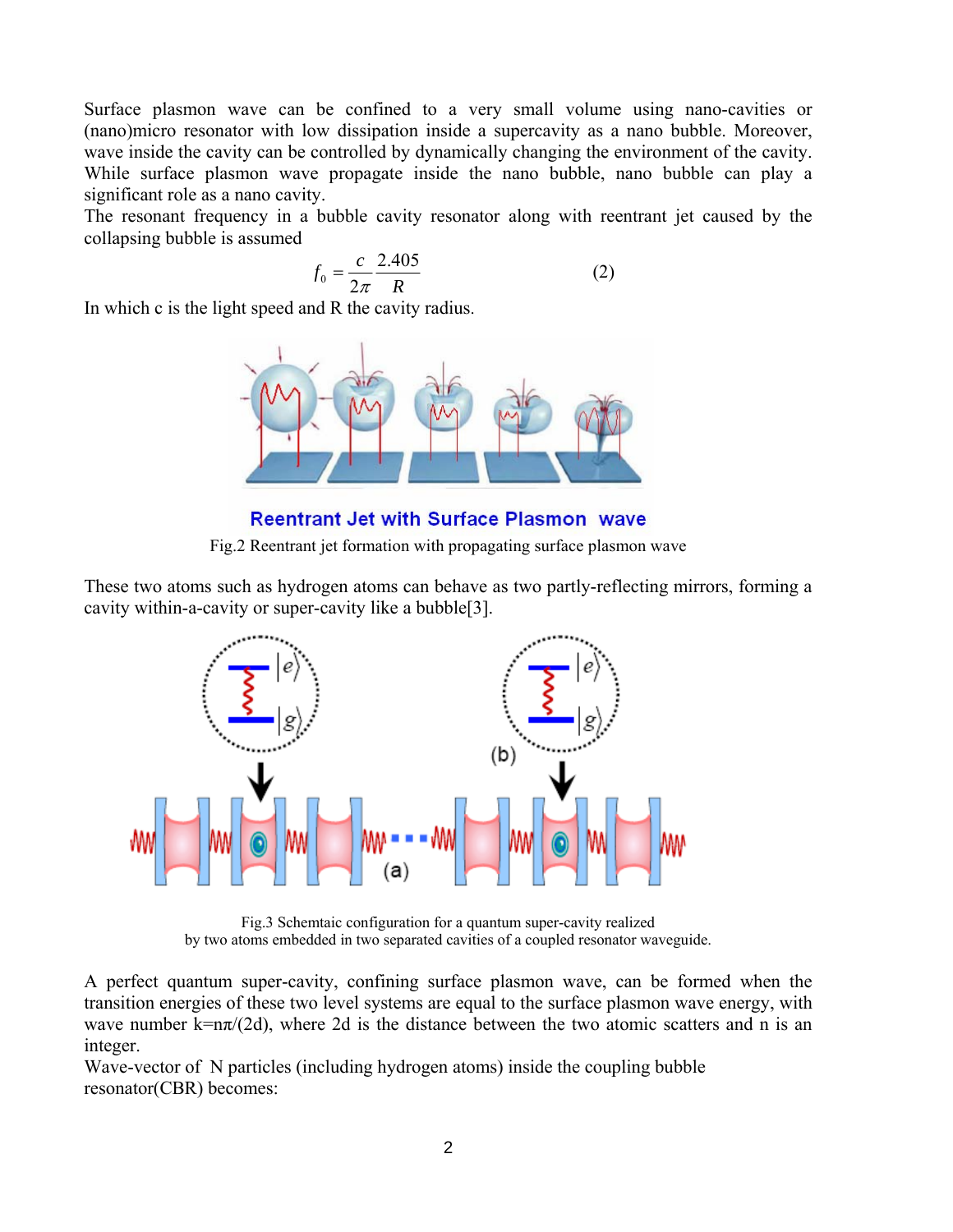$$
k_{CBR}(\omega) = \sum_{i}^{N} k_{atom-atom}(\omega)
$$
 (3)  

$$
k_{CBR}(\omega) = \beta \times k_{SPR}(\omega)
$$
 (4)

 $β$  is reinforced factor of wave-vector  $(ω)$  in the coupling bubble resonator(CBR).

The momentum of the reinforced SPR wave propagating in the coupling resonator bubble transfer to the electron of hydrogen atom  $(k_{\text{electron,H}}(\omega))$  in the coupling condition and is equal to



Fig.4 Dispersion relation of (a) free photons in a dielectric, b)free photons propagating in a coupling prism (c) free photons propagating in a coupling bubble resonator, and (d) the dispersion relation of surface plasmons at the interface between the metal and the dielectric in the three-phase prism-metal-dialectic system

#### **2. Coupled CBR-Nickel**

The wavevector of the photon and surface plasmon wave inside a resonator supercavity bubble will increase, subsequently the wavevector of the electron of hydrogen atom will increase. It means the atoms H will be excited to reach its Rydberge state. Its electron's trajectory becomes elliptic.



Fig. 5 Variations of dielectric constant and variation of imaginary part of dielectric constant with frequency(Hz) of nanocrystalline nickel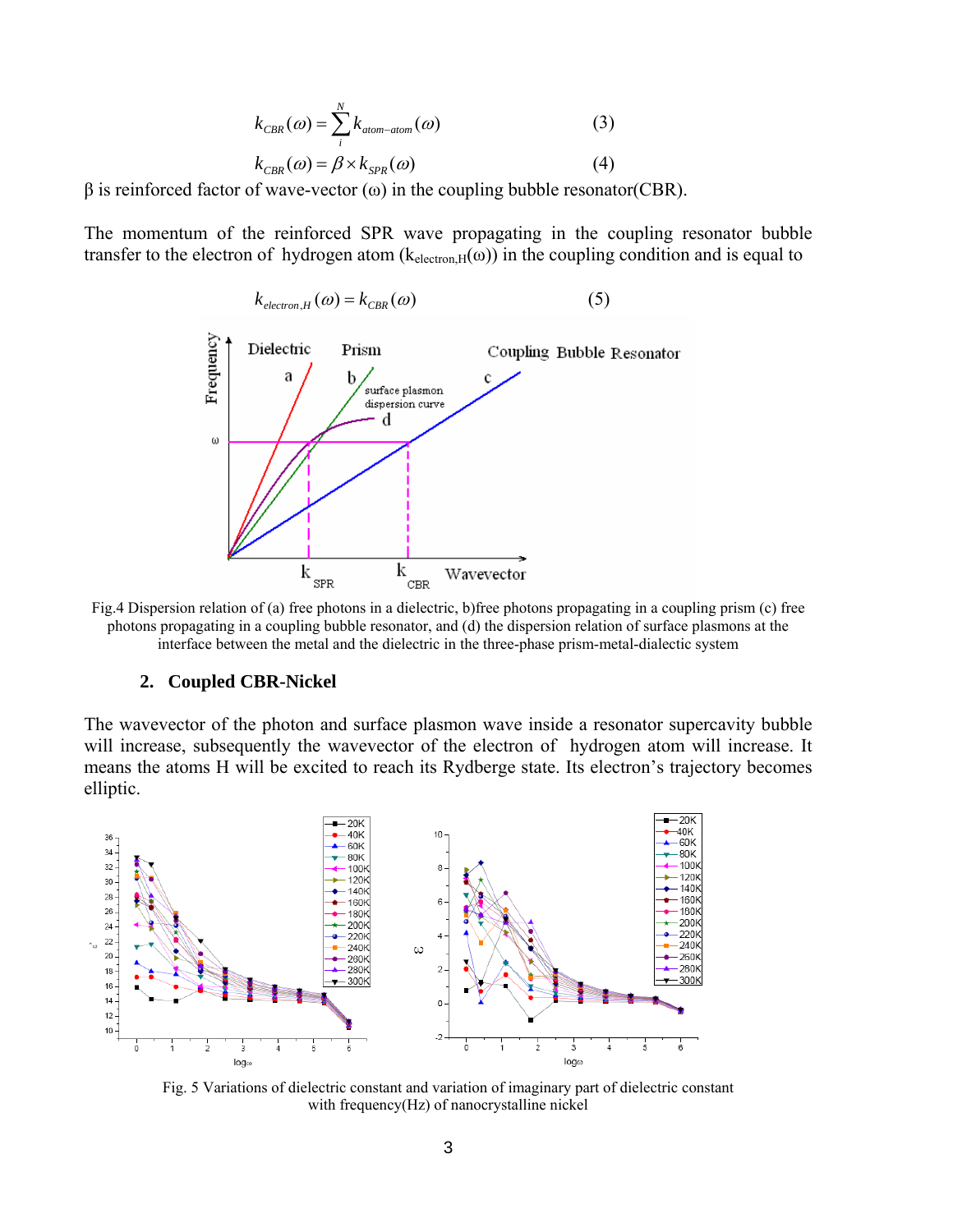Thus, the atom act as a dipole. The generated dipoles can be polarized and guided to a target. For a brief period(of around  $10^{-13}$  second), hydrogen proton is very close to its electron and can assume to reveal a pseudo hydrogen atom (Rydberge state).

Fig.5 shows the variation of dielectric constants with frequency at different temperatures for nanocrystalline nickel[4]. Table 1 shows some metals that will be used in these simulations and their respective plasma energies.

| Metal | $\hbar\omega_p(eV)$ |
|-------|---------------------|
| Ag    | 9.01                |
| Au    | 9.03                |
| Cu    | 10.83               |
| Ni    | 15.92               |

Table 1: Metals and their plasma energy

Water is unique among molecules as it is full of hydrogen bonds. The hydrogen bonds in water make water more colorless than gas. The role of hydrogen bonding can be determined by comparing water in its gaseous and liquid phase. When comparing the vibrational transitions between gaseous and liquid water, there is a shift to lower energy induced by hydrogen bonding. The hydrogen bonding in water causes the stretching frequencies between water molecules to lower values, causing water to be clearer. If there were no hydrogen bonds, the blueness of the water would be more intense. There are three main factors that affect the color one sees in water. First, particles and solutes in the water can absorb light, altering its blueness.

Vibrational transitions are known to be the cause of the blueness of water because "heavy water" (D2O) has the same wavelength absorption curve as water but shifted to longer, slower frequencies as seen in Fig.6. The heavy water has no color as its vibrational transitions are slower than that of pure water. Ethylene glycol disrupts hydrogen bonding when dissolved in water. Due to its low freezing point ethylene glycol resists freezing.



The reentrant jet wave is reinforced by surface plasmon wave (caused by coupled resonator nano nickel rod-prism- bubble) in a resonator bubble cavity. The reentrant jet along with pseudo hydrogen atom (Rydberge state) collides with nano nickel rod and the major part of this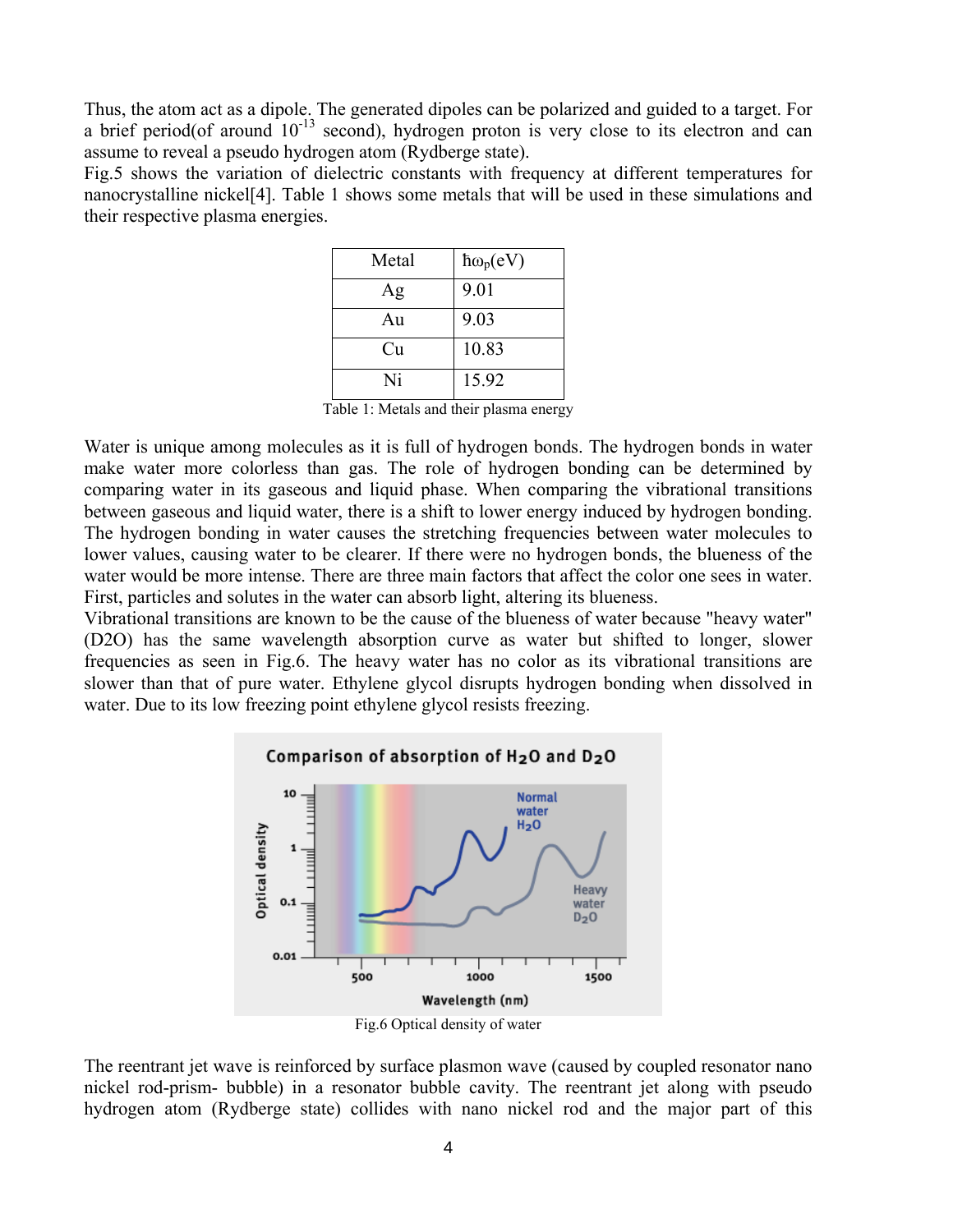reinforced reentrant jet wave will couple with nano nickel rod. The proton capture process performed by a Nickel nucleus produces a Copper nucleus according to the scheme

$$
Ni^{X} + P^{1} \rightarrow Cu^{X+1}
$$
 (6)

Copper nuclei, with the exception of the stable isotopes Cu63 and Cu65, decay with positron (e+) and neutrino (ν) emission in Ni nuclei .This is an exothermal process that releases LENR. Basis of SPR and nickel interaction, an initial design of nano CBR cell has been shown in Fig.6. The collision of the surface plasmon wave of reentrant jet would affect the reflecting signal from prism.



Fig.7 Nano CBR Cell.

The electric field and charge density of cavity resonator will be enhanced as surface plasmon is coupled with cavity resonator. Magnetic force is perpendicular to velocity and gives rise to circular motion (Gyromotion).The general motion of a particle in EM fields tends to be helical motion and as well particles tends to be tied to field lines. The external magnetic field made by Niobium (such as N51) can affect on the life time of the pseudo hydrogen atom (Rydberge state) and surface plasmon field.



Fig.8 Gyromotion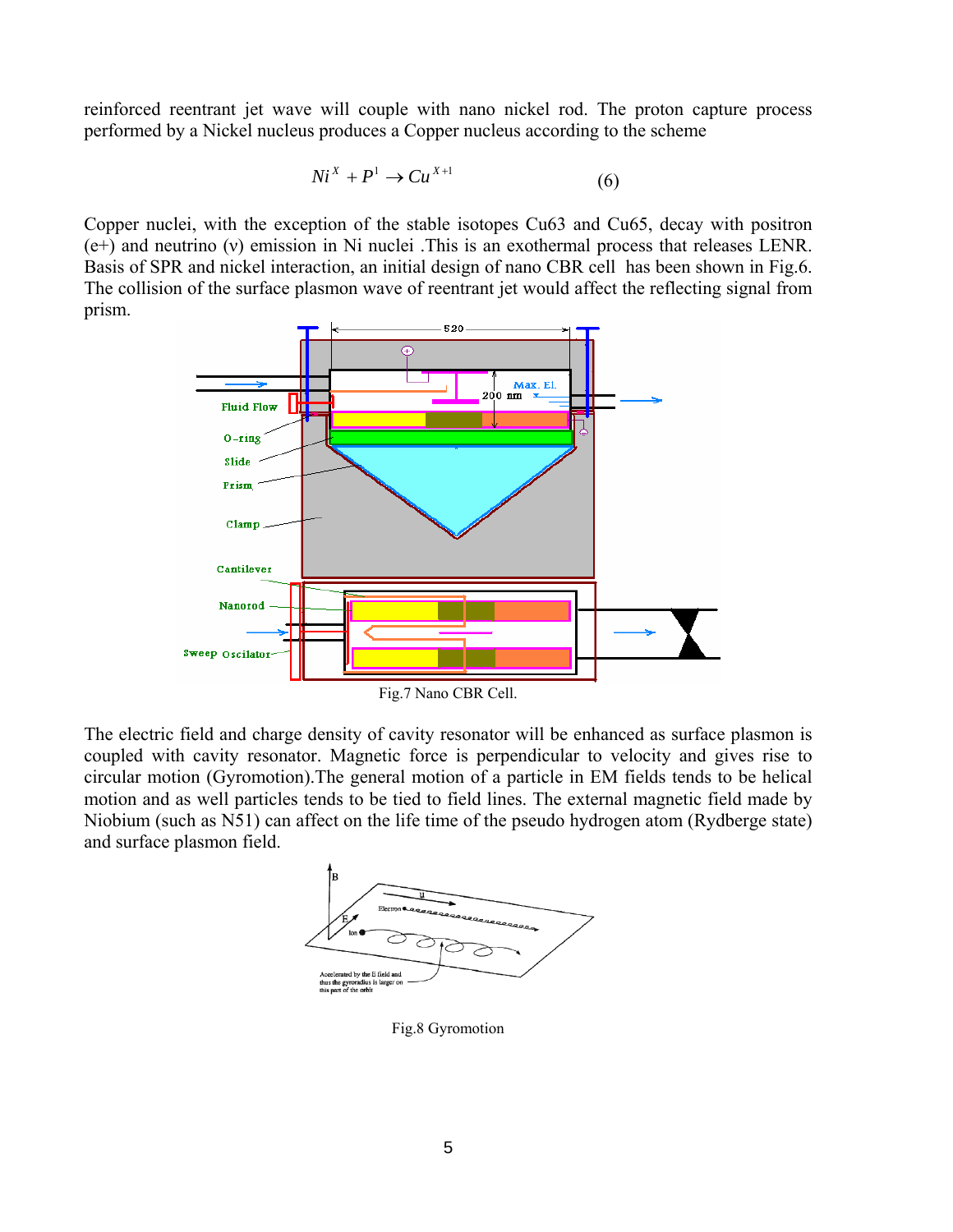# **3. Coupled CBR-Biochemical**

Two following assumptions are employed to explain the pseudo binding reaction between antibody and antigen. Nano CBR cell can be applied in tests related to coupled CBR-Biochemical process.

- The pseudo hydrogen atom (Rydberge state) can be coupled and captured by antibody and antigen in the CBR, so new antibody and new antigen can be generated. The pseudo binding reaction probability will increase between generated new antibody and new antigen in the various combinations of antibody and antigen as follows:

$$
new-ab + ag \leftrightarrow new-ab:ag \tag{7}
$$

- The high density of thermal energy in short time caused by LENR can be affected and assisted to the pseudo binding reaction in the CBR. The pseudo binding reaction probability will increase between generated new antibody and new antigen in the various combinations of antibody and antigen as follows:

 $new-ab + ag + heat \leftrightarrow new-ab:ag$  (8)



Fig.9 SPR-Biochemical process

As the antigen bind to the antibodies, the refractive index at the sensor surface will change and affect the SPR coupling conditions and reflected light.

## **Conclusion**

The nano CBR cell help to investigate the coupling processes of pseudo hydrogen atom (Rydberge state) inside a supercavity. LENR process can be a kind of applications of coupled CBR-Nickel. Also, coupled CBR-Biochemical might considerably affect on the atomic coupling between antibodies and antigens in biochemical process and lead to improve antibodies and biosensors.

## **Reference**

[1] M. Trnavsky, "Surface plasmon-coupled emission for applications in biomedical diagnostics", A thesis presented to Dublin City University, 2009.